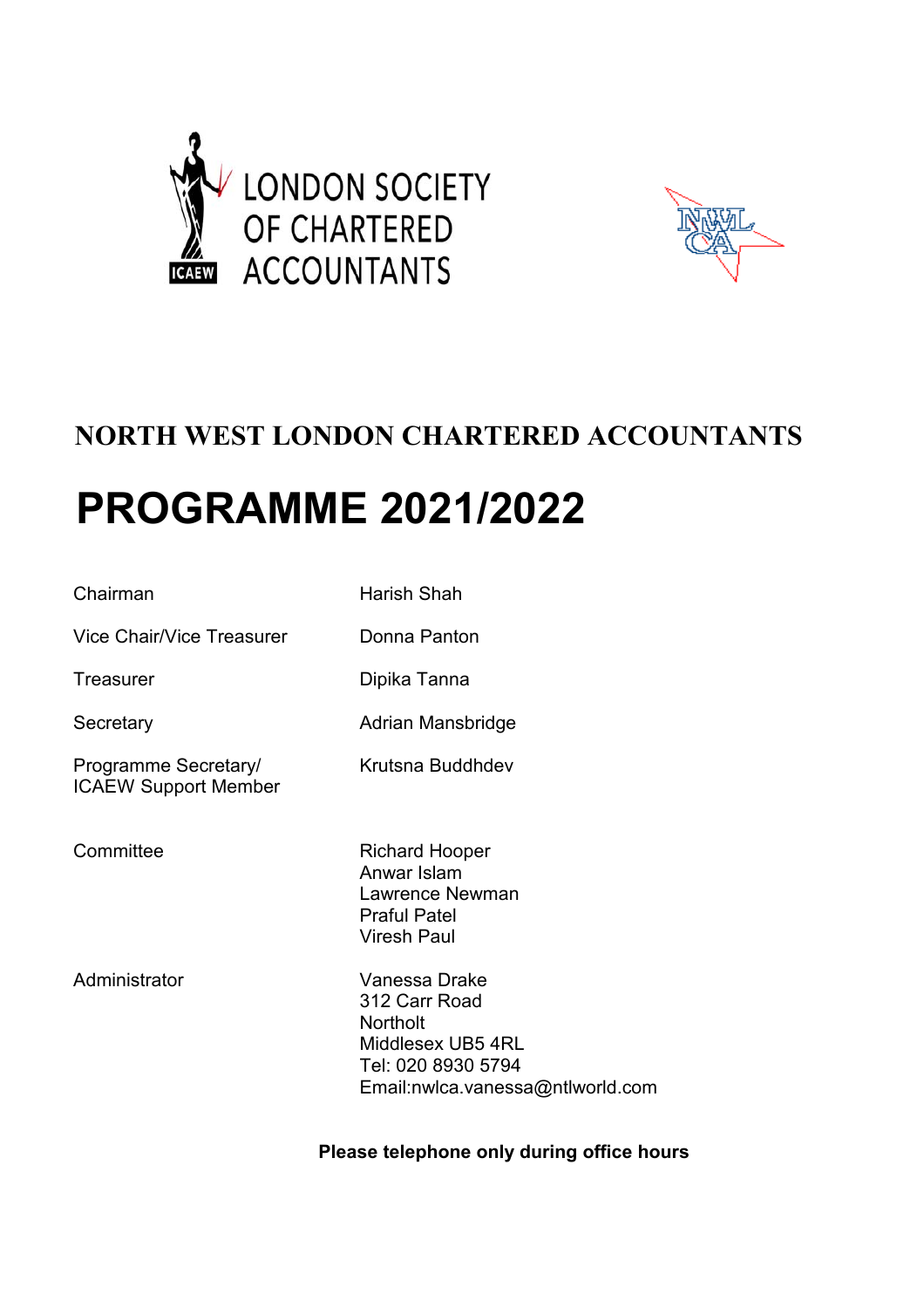### **NORTH WEST LONDON CHARTERED ACCOUNTANTS MONTHLY MEETINGS 2021-2022**

#### Courses bookable with the Administrator

Commencing at 7.00 pm to 8.45pm (with the exception of

Robert Jamieson's on 14<sup>th</sup> September 2021 which starts at 6.30pm)

#### **Annual Membership Fee £60.00**

| <b>DATE</b>                   | <b>TOPIC</b>                                                      | <b>SPEAKER</b>                                               |
|-------------------------------|-------------------------------------------------------------------|--------------------------------------------------------------|
| 2021                          |                                                                   |                                                              |
| Tue<br>14 <sup>th</sup> Sep   | <b>Effective Use of Business Tax Losses</b>                       | <b>Robert Jamieson</b><br>Mercer & Hole                      |
| Tue<br>$5th$ Oct              | <b>Accounting Issues Post Covid 19</b>                            | Peter Herbert<br>Insight Training                            |
| Tue<br>16 <sup>th</sup> Nov   | <b>Completing Income Tax Returns -</b><br><b>Practical Issues</b> | <b>Russell Cockburn</b><br><b>Bluebell House Consultants</b> |
| Tue<br>14th Dec               | <b>Capital Allowances Refresher</b>                               | <b>CATAX Team</b>                                            |
| 2022                          |                                                                   |                                                              |
| Tue<br>4 <sup>th</sup> Jan    | Auditing Smaller Businesses -<br>Striking a Balance               | Julia Penny<br><b>JS Penny Consulting</b>                    |
| Tue<br>8 <sup>th</sup> Feb    | Insolvency – How to Guide Your Clients                            | lan Defty<br><b>Begbies Traynor</b>                          |
| Tue<br>8 <sup>th</sup> Mar    | <b>IHT Planning Key Essentials</b>                                | <b>Martin Ingles</b><br>Insight Training                     |
| Tue<br>12 <sup>th</sup> April | "Lasting Powers of Attorney"<br>- How they can help               | <b>Gill Steel</b><br>Lawskills Ltd                           |
| Tue<br>10 <sup>th</sup> May   | AGM / Buy to Let Property - Update                                | <b>Chris Bailey</b><br><b>Bailey Group</b>                   |

**Programme details may be checked on the LSCA website at www.icaew.co.uk/lsca and in the London Accountant.**